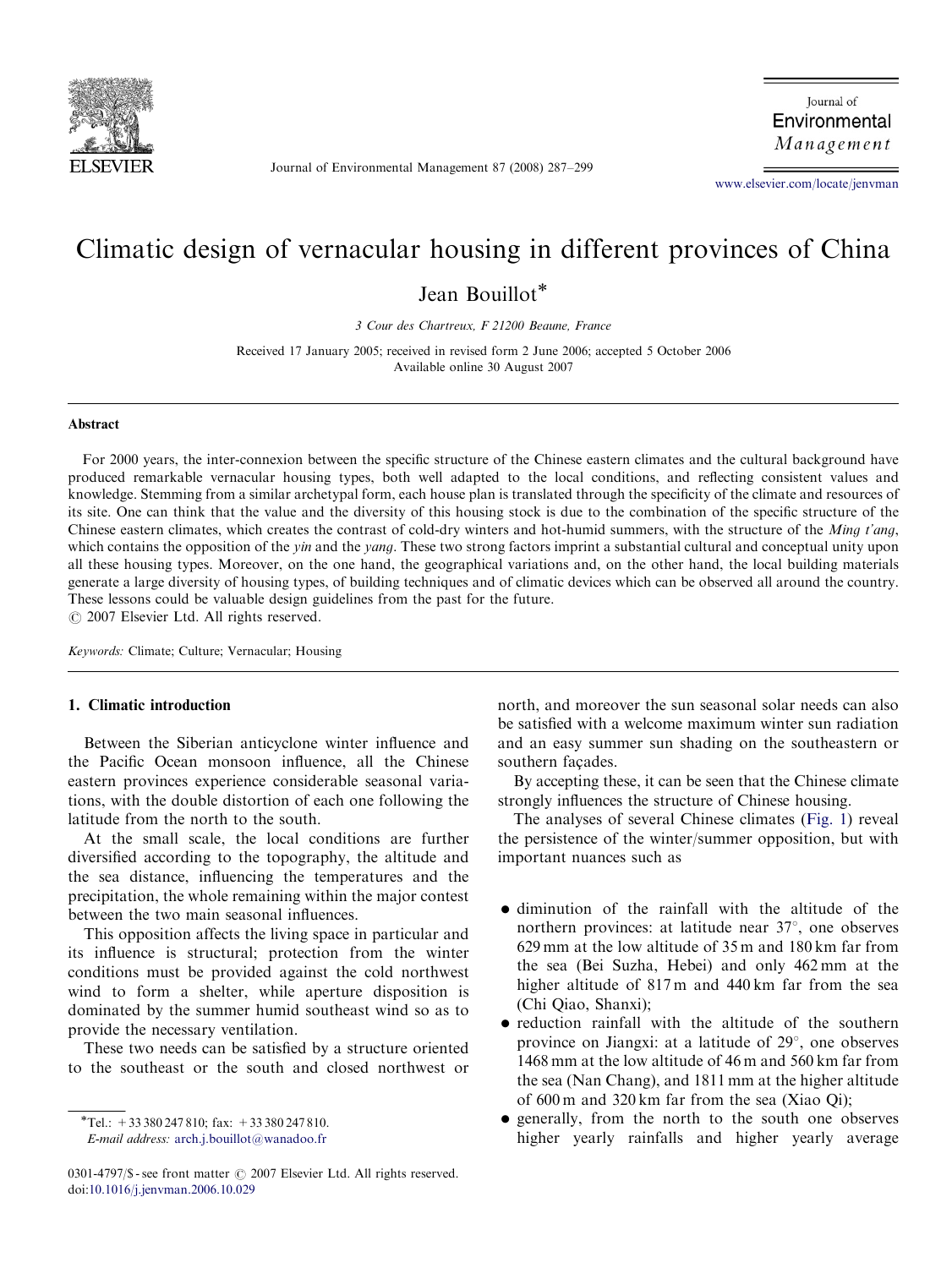<span id="page-1-0"></span>

Fig. 1. Climatic map of China and location of villages: (A) TROPICAL HUMID, with a long dry season; (B) TROPICAL HUMID with a short dry season; (C) TEMPERATE with dry winters and mild hot summers; (D) TEMPERATE without dry season; (E) DRY moderate and dry; (F) SUB-POLAR with dry winters and mild summers; (G) SUB-POLAR with dry winters and cool summers; (H) DRY, cold and very dry; (I) DRY, cold and dry; (J) DRY, moderate and very dry and (K) POLAR, very cold and dry. (1) Bei Suzha, (2) Chi Qiao, (3) Xia Futou, (4) Xiao Qi, (5) San Yuan and (6) Du Jia.

temperatures:  $14.7 \degree C$  (Bei Suzha) and  $10 \degree C$  (Chi Qiao), 17.2 °C (Nan Chang) and 16.7 °C (Xiao Qi);

 $\bullet$  the same range can be observed in the Yünnan province further south: 912 mm with 17.9 °C at latitude 24 $^{\circ}$  and 540 km from the sea (Du Jia), and 1357 mm with  $13.6^{\circ}$  at latitude  $27^{\circ}$  and 950 km from the sea.

### 2. Cultural background

If the entire Chinese vernacular housing stock is not only one housing type, ''the four wings'' buildings around a courtyard have at least a 2000-year history. This housing type can be seen all around the country, but the natural conditions and the way of life in the different regions have led to a large variety of plans and elevations. Thanks to their organization and their scale, these houses occupy an essential place in Chinese architecture; in every respect, the symmetry of the plan and the closed look from the outside are the main characteristics.

According to the Tao principles from Lao-tseu, the magic square which is the basis of the four-wing buildings relates to the Ming t'ang (Fig. 2) which is a Calendar House, where Space and Time are identified so as to produce an identification to the universe.

Four lines cut the basic square into nine squares where the central square remains the Time pivot and the four peripheral squares (buildings) to the cardinal orientations and the four seasons.



Fig. 2. The *Ming t'ang* structure, "the House of the Calendar". The different areas of the square are associated to orientations, seasons and periods of the days. To each moment of the time exists a place in the space and specific environmental conditions.

The Chinese climates and their structure as described above find here a strong space identification, where the different buildings around the courtyard can create the microclimate suitable for each season, thanks to their different orientations with respect to the seasonal winds and solar radiation.

Starting from a theoretical concept, the principle reaches a very tangible result.

The magic square can be the foundation of different forms depending on the squares which can be built among the nine internal areas, as demonstrated by the different possibilities of plans.

#### 3. Experiences in Chinese vernacular housing

Three opportunities have been useful to the author to appreciate the relations between the Chinese vernacular housing and the climatic conditions.

The first one dates back to the time of his architecture studies in 1969–70, with the book La Pensée Chinoise by [Granet \(1968\)](#page--1-0), and Chinese Architecture from [Boyd \(1962\)](#page--1-0); the main lesson was the Space–Time identification, but at that time local experience was lacking.

The second one was the 1999 UIA Congress in Beijing where he presented a paper *Climatic Guidelines for Building* in China; the main lesson was the great unity of eastern Chinese climates with their winter/summer contrast; however, this study was also completely theoretical, with only a short, but fundamental experience of urban Beijing during the congress.

The third one is the Sino-European project SUCCESS which was completed in the autumn of 2005. This is a real and thorough experience of six provinces in China after four local missions in seven villages (Fig. 1): Bei Suzha in Hebei, Chi Qiao in Shanxi, Xia Futou in Henan, Jiang Jiazhai in Shaanxi, Xiao Qi in Jiangxi, and San Yuan and  $Du$  Jia in Yünnan; the main lessons were the cultural unity and the diversity of the creative climatic design of the vernacular housing.